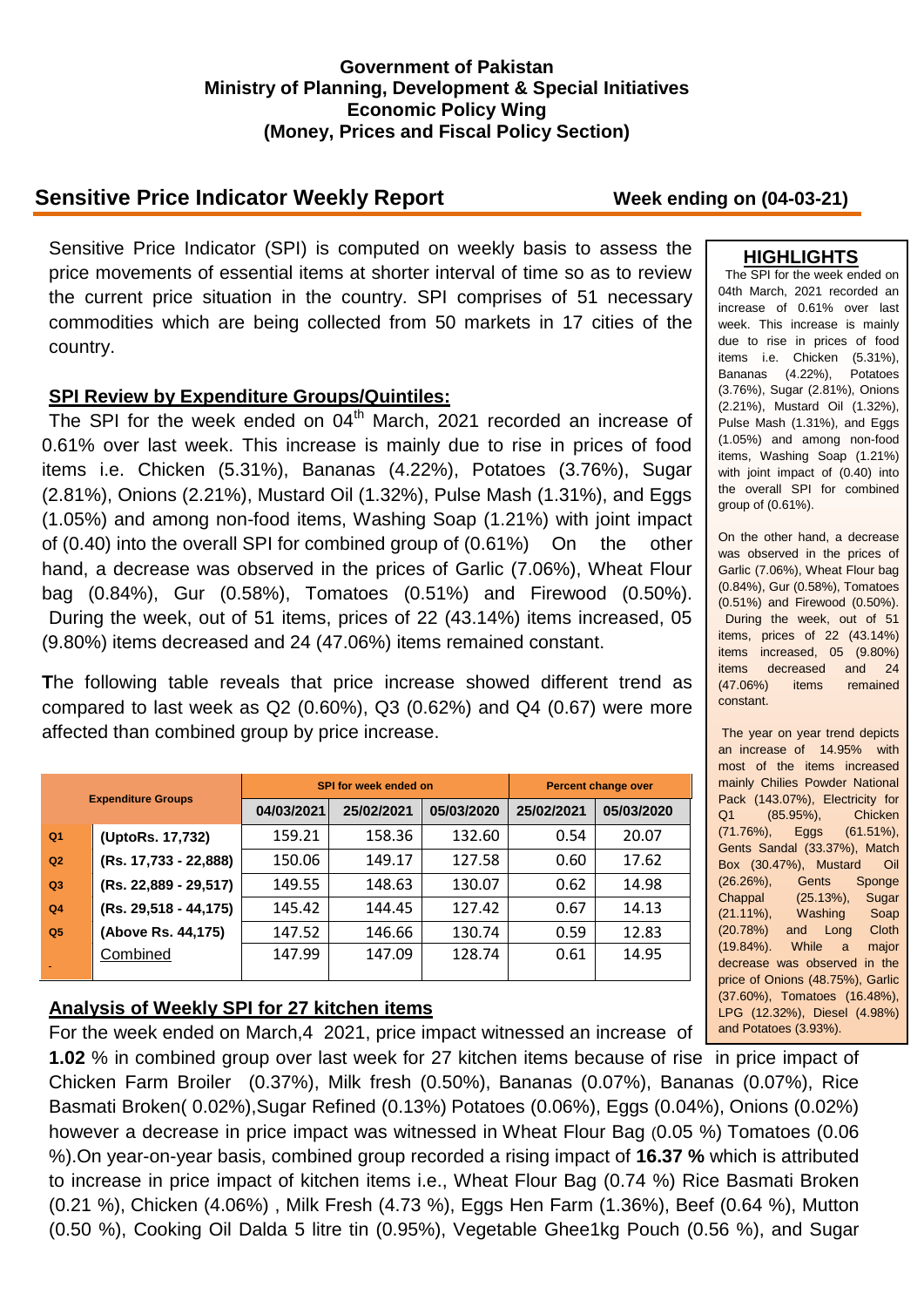(1.19%) however, a declining price impact was shown in Tomatoes (0.16 %), Onions (1.98 %), Potatoes (0.13%).

**In lowest income group Q1, an increasing price impact of 0.89 % was recorded in 27 kitchen items over last week, on YOY basis Q1 witnessed an increasing impact of 14.86 %. During the week ended on 04-03-21, lowest expenditure group Q1 continues to register higher price impact trend.**



### **SPI Trend since 31-12-20**

The prices started to increase from 21-1-2021 and during last two weeks sharp increase in prices.

| Sr.<br><b>No</b> | <b>Units</b>                 | <b>Islamabad</b> | <b>Rawalpindi</b> | Lahore  | <b>Karachi</b> | Quetta  | <b>Peshawar</b> |
|------------------|------------------------------|------------------|-------------------|---------|----------------|---------|-----------------|
|                  | Wheat Flour Bag 20kg         | 864.15           | 860.00            | 860.00  | 1292.02        | 960.00  | 974.17          |
| 2                | Rice Basmati Broken          | 109.00           | 99.87             | 79.01   | 105.56         | 104.92  | 90.00           |
| 3                | Mutton (Average Quality) 1kg | 1203.74          | 1189.83           | 1051.19 | 1084.37        | 1096.96 | 868.94          |
| 4                | Chicken Farm Broiler(1kg)    | 259.91           | 257.57            | 234.01  | 292.35         | 294.97  | 253.00          |
| 5                | Milk fresh (Un-boiled)       | 122.03           | 119.83            | 115.61  | 126.27         | 120.00  | 121.85          |
| 6                | Eggs Hen 1dozen              | 159.33           | 152.30            | 153.71  | 152.68         | 154.95  | 156.59          |
| 7                | Cooking Oil 5 liter          | 1495.00          | 1495.00           | 1495.00 | 1495.00        | 1495.00 | 1495.00         |
| 8                | Pulse Moong 1kg              | 263.90           | 243.76            | 235.54  | 249.19         | 274.97  | 216.61          |
| 9                | Pulse Mash 1kg               | 284.63           | 261.13            | 287.06  | 252.17         | 274.97  | 260.00          |
| 10               | Pulse Gram 1kg               | 175.44           | 157.79            | 144.20  | 161.22         | 174.95  | 160.00          |
| 11               | Potatoes                     | 55.61            | 47.10             | 40.86   | 35.28          | 34.76   | 48.27           |
| 12               | Onions 1kg                   | 56.46            | 43.73             | 33.61   | 36.02          | 44.81   | 42.03           |
| 13               | Tomatoes 1kg                 | 48.75            | 35.40             | 31.69   | 22.52          | 24.66   | 30.97           |
| 14               | Sugar Refined 1kg            | 99.50            | 98.38             | 97.54   | 97.89          | 100.00  | 100.00          |
| 15               | Petrol Super Per Liter       | 112.42           | 112.43            | 112.42  | 112.43         | 112.43  | 112.41          |

## **Consumer Prices of Essential Kitchen Items in Different Cities for Week Ended On 04-03-21**

**CONCLUSION** The Sensitive Price Indicator (SPI) inflation for the week under review, for the combined consumption quintiles, witnessed an increase of **0.61%** compared to last week. The rise was caused by increase in average prices of chicken, bananas, Veg. Ghee and cooking oil, onions and sugar. on YOY basis combined consumption groups showed an increasing trend of **14.95%** over